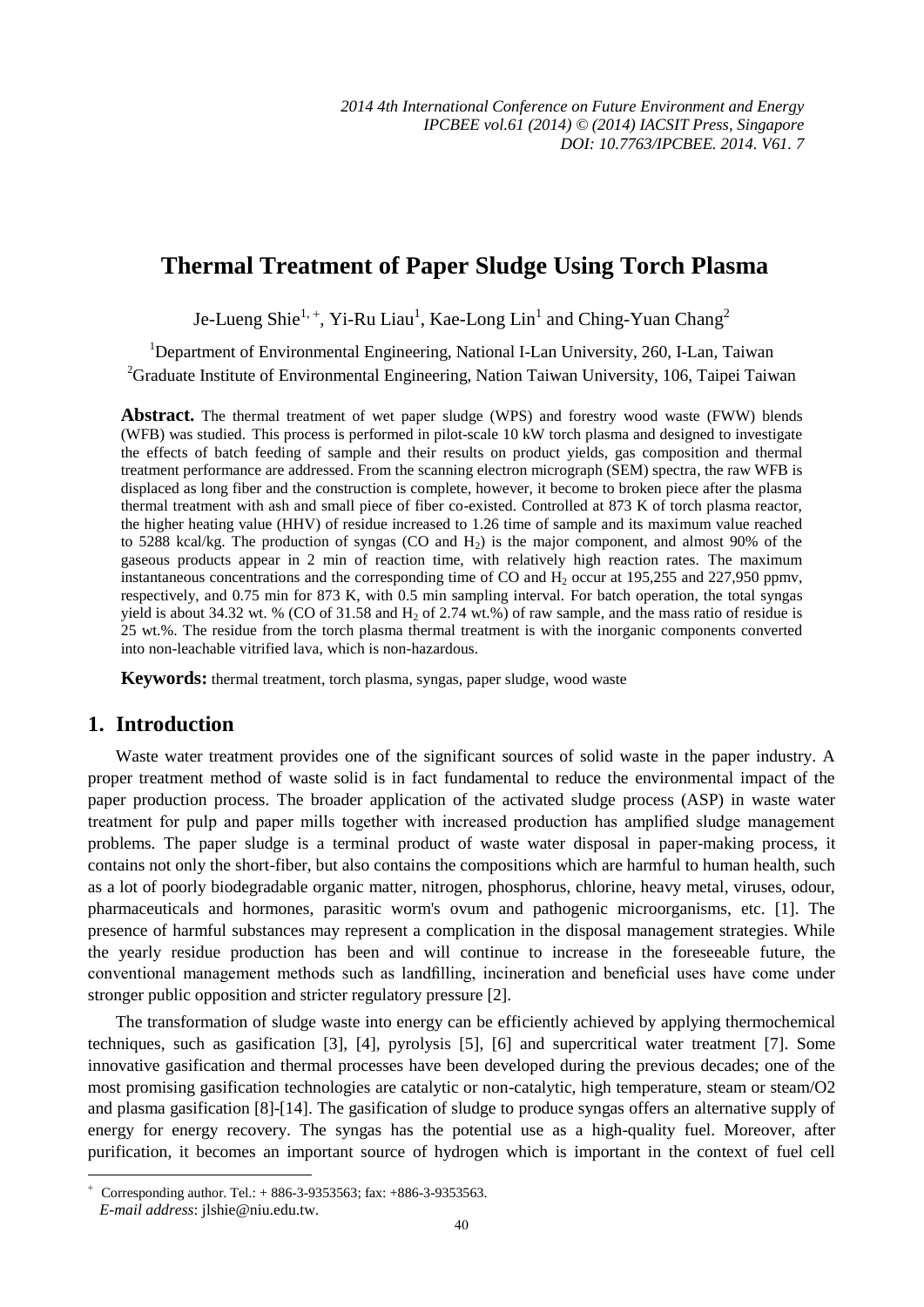technology [15]. Thermal plasma offers some unique advantages for waste or fiber biomass conversion, such as providing high temperature and heating rate, in comparison to conventional thermal process. The high energy-density and temperature associated with thermal plasmas and the corresponding fast reactions provide a potential solution for the problems occurred in conventional gasification or combustion processes as well as the residue reduction and stability [8]-[11].

The aim of this work was to study the feasibility and operational performance of thermal treatment of wet paper sludge (WPS) and forestry wood waste (FWW) blends (WFB) using torch plasma. Thermal treatment experiments were performed using carrier gas of  $N_2$  injected at temperature of 873 K. The treatment was performed using a pilot-scale torch plasma system in nitrogen atmosphere with 10 kW power capacities. The residual materials and non-condensable gases were collected and analyzed employing elemental analyzer, gas analytical instruments, and gas chromatography analyzers with thermal conductivity detector (GC-TCD).

### **2. Methodology**

#### **2.1. Research methods**

The pilot-scale apparatus used and the experimental procedures for the torch plasma treatment of WFB are shown in previous study [9]-[12]. A 10 kW torch plasma was used for the thermal treatment purpose. For batch feeding, a sample of known pelletized mass (10 g) was placed on the sample input apparatus for feeding the sample material.

#### **2.2. Sample sources and pretreatment**

The WPS used in this study was secondary ASP sludge as the terminal product of waste water disposal in paper-making process of paper plant which is located in Township, Hualien County, northeastern Taiwan. The FWW was collected from plantation which is located in Hualien County, and is managed by the Administration of Forestry Conservation Affairs. The sample of WFB was dried in a recycling ventilation drier for 24 h at 378 K before use. The result of the proximate analysis of WFB was 77.86, 18.79, 1.54 and 1.81 wt.% for moisture, combustibles, fixed carbon and ash, respectively. The contents of C, H, N, S and Cl of dry WFB were 44.36, 5.97, 0.4 and 0.55 wt.%, respectively, and the higher heating value (HHV) dry WFB was 4195 kcal/kg.

#### **2.3. Torch plasma operational procedure**

The pilot-scale apparatus used and the experimental procedures for the torch plasma are shown in Fig. 1. The flow rate of carrier gas of N<sub>2</sub> (99.99 %) (Q<sub>N</sub>) was adjusted to the desired value, say 10 L min<sup>-1</sup> at 101.3 kPa (1 atm) and 293 K, and was controlled by a rotameter. For the power supply, the power supply control unit (chopper) (Taiwan Plasma Corp.) of torch plasma reactor was set at specific power  $(P_L)$  in the range of 2 - 6 kW for the temperatures (T) from 700 to 1000 K, respectively.  $P_L$  for the torch plasma used has a maximum power output of 10 kW. After the ignition by tricker, T can also be adjusted via  $Q_N$  or current from chopper (IC). The primary sample feeding system consists of a closed cylinder hopper with upper and lower covers. The hopper has a maximum size of 45 mm diameter and 55 mm length. The dried sample was placed in the hopper that can be enclosed by upper and lower covers. The covers were alternatively opened for feeding. For the easy delivering and feeding, the WFB was pelletized to a cylinder with the pellet size of 10 mm diameter and 20 mm length. The torch plasma converts electrical to thermal energy. The applied high voltage on the electrodes results in electric discharges, which in turn generate the current flowing from the anode (+) to the cathode (−) through the gas passing by. The ignition gas such as  $N_2$  is initially introduced and ignited as the voltage is high enough, forming torch plasma. After the ignition of torch plasma, the carrier gas such as  $N_2$  in then introduced. A certain percentage of its molecules are partially or totally ionized, using the dissipation of resistive energy which also makes the gas sufficiently hot. The ionized  $N_2$  gas is thus in plasma state. The reactor is comprised of a crucible, with 1 L in capacity. Two shells were used for refractory insulation in the reactor with outer and inner layers of 5 and 10 cm thickness which can tolerate the temperatures as high as 1673 and 2073 K, respectively. The plasma was injected from the torch into the reactor. A thermocouple was inserted into the reactor for measuring the surrounding temperature of torch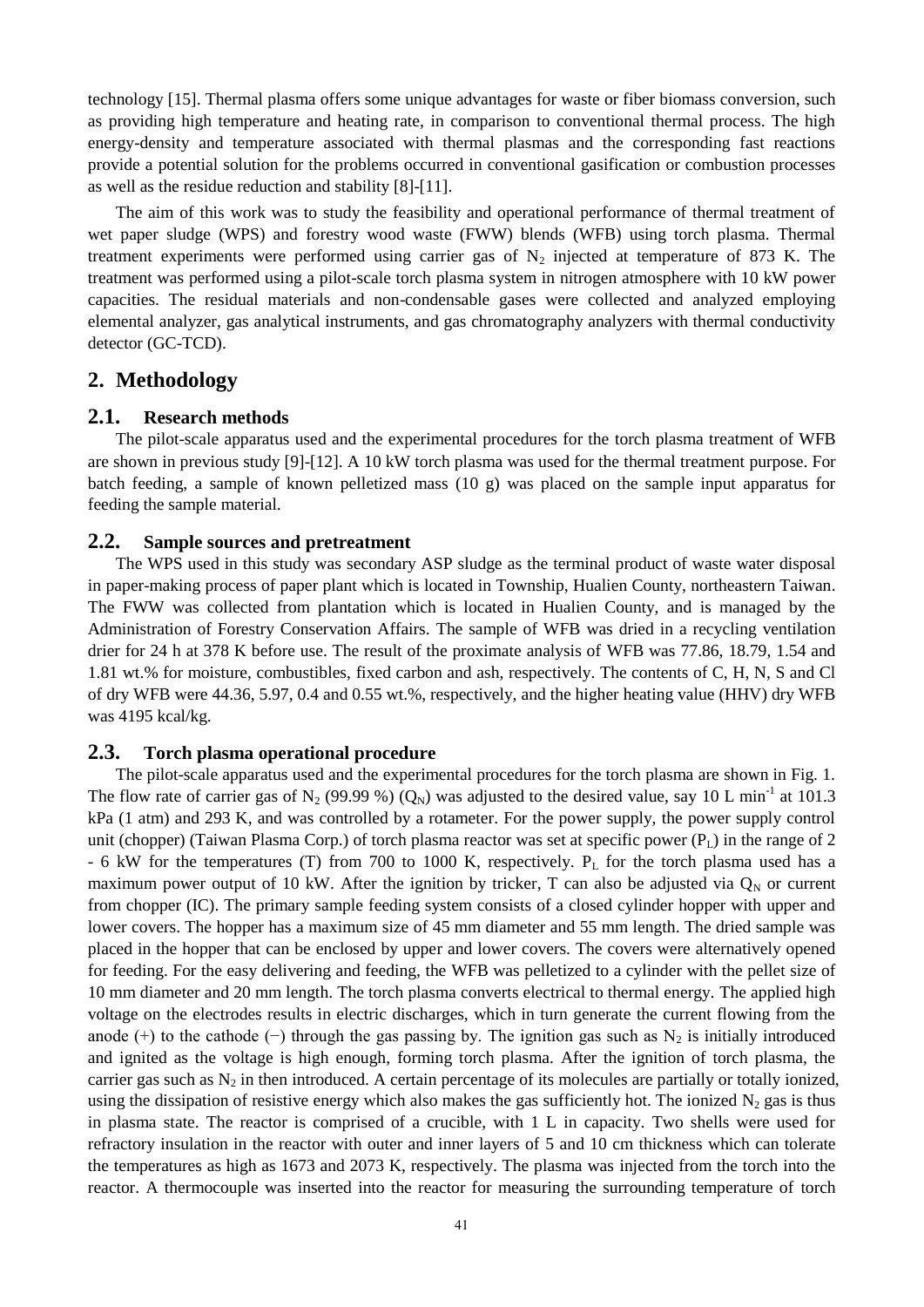plasma gas. The power supply was controlled via the feedback information from temperature readings. The system was operated under atmospheric pressure of 1 atm. The effluent gas surrounded by cooling water flowed through a rotameter and into a water-cooling bath, and then vented to a quench system and hood. Because the synthesis gas may contain acid gases (such as HCl or  $SO<sub>2</sub>$ ), the water-cooling bath can remove water-soluble components of the off-gas including hydrochloric acid, most oxides of sulfur and suspended fine particles, prior to discharge to the quench system and hood. In order to measure the gas products, a gas chromatography was used for the analysis. For the analysis of gas products, a Thermo Scientific FOCUS GC Gas Chromatograph GC-TCD with a Supelco packing column (60/80 carbonxen-1000, 15 ft long, 2.1 mm i.d.) was used. The operation conditions were set as follows: injector temperature 453 K, detector temperature 513 K, column temperature (following the sampling injection) being held at 513 K for 10 min, helium carrier gas flow rate 30 mL min<sup>-1</sup> for A and B columns, and sample volume 2 mL. Several duplicate experimental runs were performed in order to get the correct values and standard deviation.



Fig. 1. Schematic diagram of apparatus for the torch plasma.1. Nitrogen cylinder. 2. Power supply chopper and cooling system. 3. Gas flow rate controller. 4. Thermo detector. 5. Sample input apparatus. 6. Sample. 7. Torch plasma and reactor. 8. Crucible. 9. Circulating water pipe. 10. Outlet line. 11. Gas detectors and analytical instruments.

# **3. Results and Discussion**

#### **3.1. Characteristics of raw material and residue**

Controlled at 873 K of torch plasma reactor, the higher heating value (HHV) of residue increased to 1.26 time of sample and its maximum value reached to 5288 kcal/kg. The result of the proximate analysis of residue was 73.57, 0.57 and 26.26 wt.% for combustibles, fixed carbon and ash, respectively. Consider the withdraw of moisture content of raw WFB, the result of the proximate analysis was 84.87, 6.96 and 21.73 wt.% for combustibles, fixed carbon and ash, respectively. After the plasma treatment, the both combustibles and fixed carbon were decreased, however, the ash increased. This is reasonable for that the most hydrocarbons were escaped to gas products. The scanning electron micrograph (SEM) spectra were taken for raw WFB and residue, as illustrated in Fig 2. The raw WFB was displaced as long fiber and the construction was complete, however, it became to broken pieces after the plasma thermal treatment. Due to the short reaction time, the residue was still not complete for gasification; ash and small piece of fiber were co-existed.



Fig. 2. SEM—micrography of raw WFB(a) and residue(b). Scale: x 1000.

#### **3.2. Time distribution in the instantaneous gaseous products**

#### **3.2.1. Carbon monoxide and hydrogen (syngas)**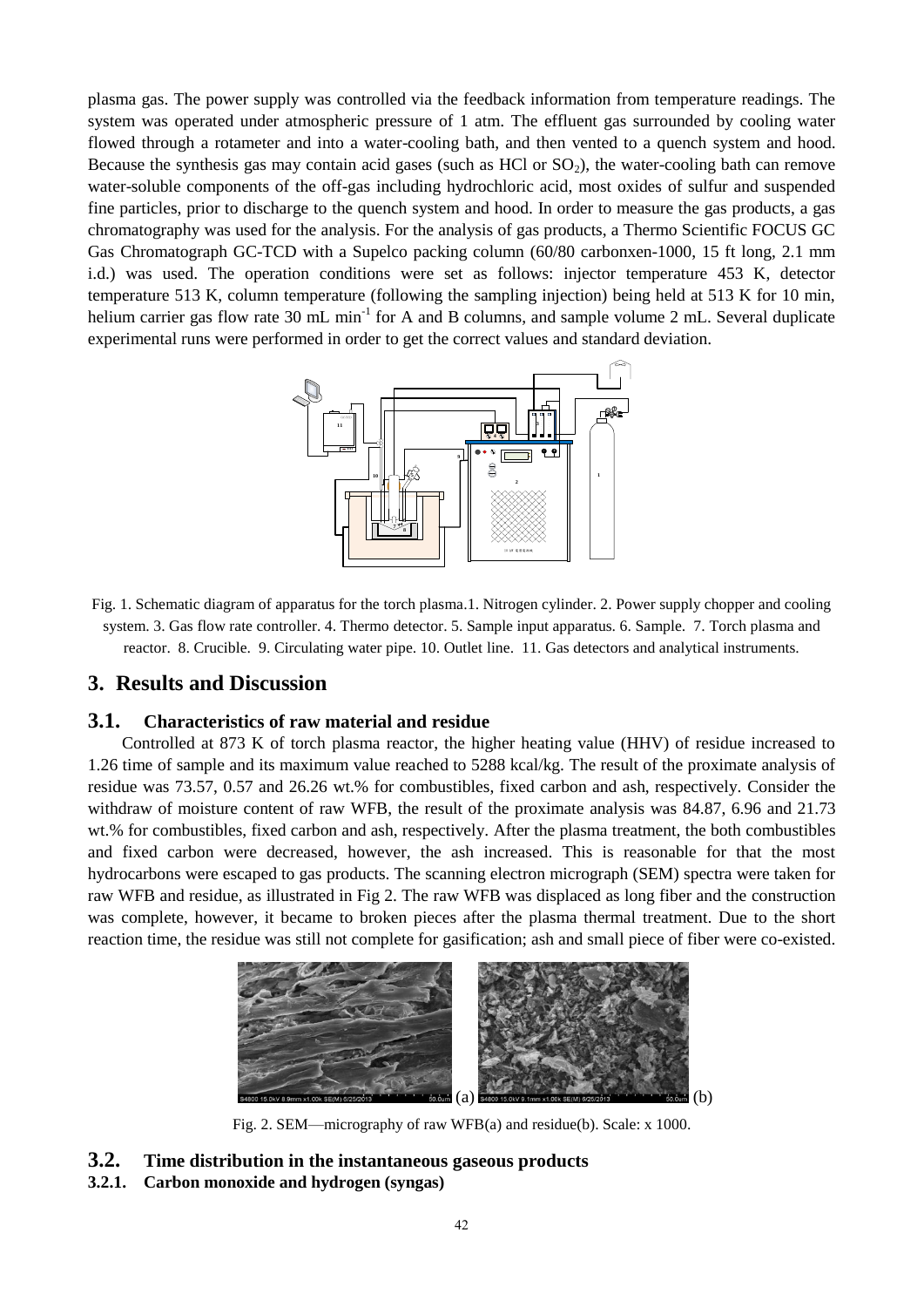The major gaseous products are  $CO$ ,  $H_2$ ,  $CH_4$  and  $CO_2$ , and they are almost 99 wt.% of all product gas. In previous study [9] - [12], the productions of CO and  $H_2$  are the major components in the gas products with the temperatures yielding the maximum concentrations at 873 K with relatively high reaction rates. Therefore, the temperature was chosen as 873 K in this study. The instantaneous concentrations of CO [CO] and H<sub>2</sub> [H2] in gaseous products at various reaction times ( $T_{rsf-b}$  = reaction time of solid sample in furnace after loading of batch feeding) are shown in Fig. 3a and b, respectively. From Fig. 3a, the maximum instantaneous concentrations and the corresponding  $T_{\text{rsf-b}}$  of CO occur at 195,255 ppmv and 0.75 min for 873 K, with 0.5 min sampling interval. Fig. 3b shows that the maximum instantaneous [H2] occur at 0.75 min with [H2] of 227,950 ppmv for 873 K, with 0.5 min sampling interval.

The conversion of C to CO is less vigorous than the formation of  $H_2$  as indicated in Fig. 3a and b with [CO] lower than [H2]. The times for the occurrence of maximum instantaneous concentrations of CO and  $H_2$ are all at the same time, saying 0.75 min. Almost 90% of gaseous products were appeared in 2 min reaction time. Thus, the elevated heating rate of torch plasma allows the reaction reaching the condition with maximum product concentration quickly. Therefore, the torch plasma can be characterized with its elevated energy-density that allows the treatment of solid waste such as WFB faster than the conventional thermal methods. For batch operation, the total syngas yield is about 34.32 wt. % (CO of 31.58 and  $H_2$  of 2.74 wt.%) of raw sample, and the mass ratio of residue is about 25 wt.%.

#### **3.2.2. Methane and carbon dioxide**

Fig. 3c shows that the maximum instantaneous concentrations of CH<sub>4</sub> occur at 36,196 ppmv for 873 K at 0.75 min reaction time with 0.5 min sampling interval. After the reaction time of 2 min, the concentration of  $CH<sub>4</sub>$  can be neglected. From Fig. 3d, the maximum instantaneous concentrations of  $CO<sub>2</sub>$  appear at 14,213 ppmv for 873 K at 0.75 min reaction time. However, the maximum concentrations of  $CH_4$  and  $CO_2$  are far lower than those of the gaseous products of CO and H<sub>2</sub>. Shie et al. [10]-[12] pointed out that there are still some other pollutants appearing in the effluent gases, such as  $SO<sub>2</sub>$ , NOx and HCl, and their maximum instantaneous concentrations are between 2.61 and 11.42 ppmv for plasma pyrolysis of biomass. Therefore, the analysis of these pollutants are neglected and no data shown detail in this study.



Fig. 3 Instantaneous concentrations in gaseous products from the thermal treatment of WFB using torch plasma.  $T_{\text{ref-b}}$ : reaction time of solid sample in furnace after loading of batch feeding. Temperature of reactor = 873 K. (a) CO, (b) H<sub>2</sub>, (c)  $CH_4$ , (d)  $CO_2$ .